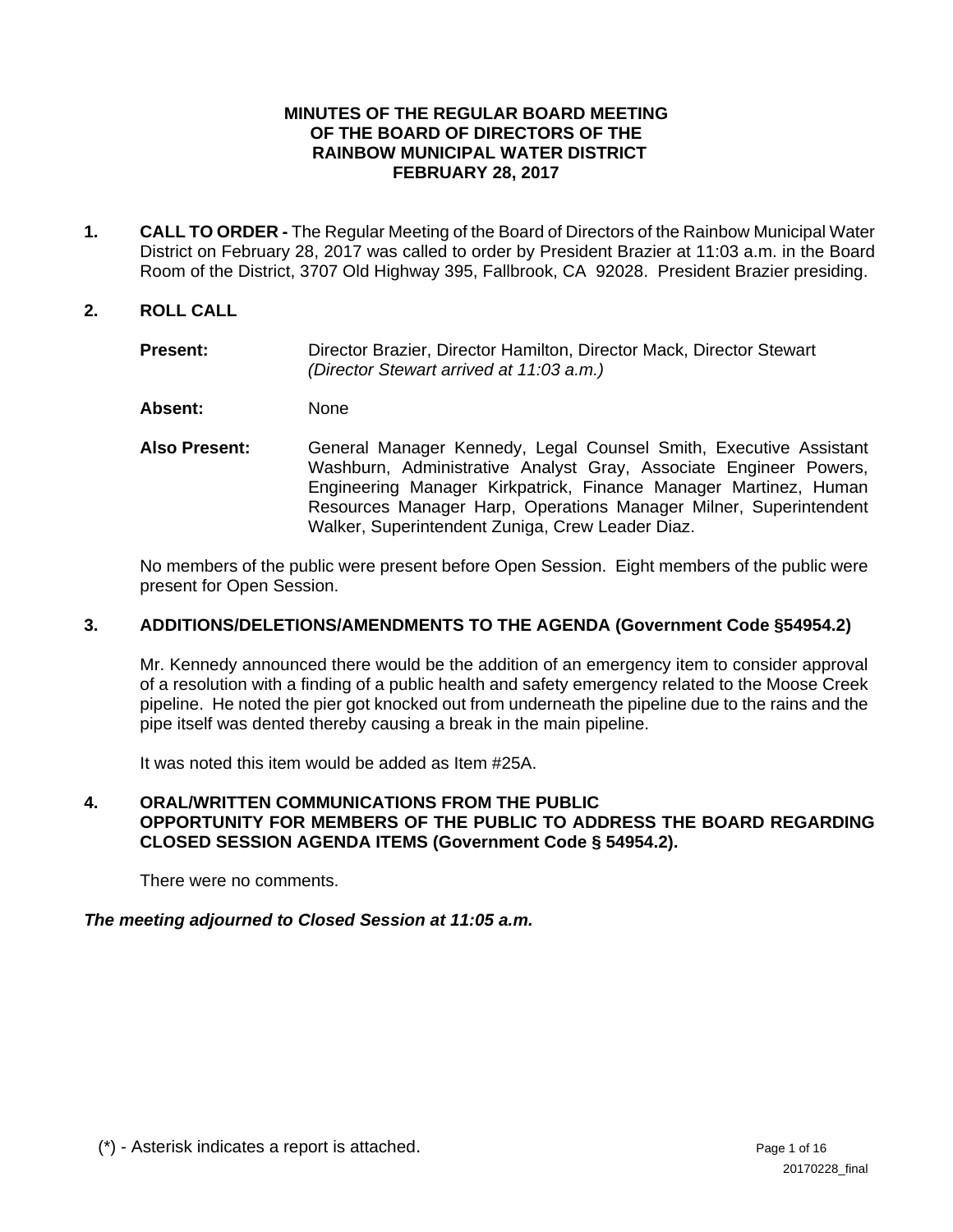## **5. CLOSED SESSION**

 **A.** Conference with Labor Negotiators (Government Code §54957.6 and §54957)

Agency Designated Representatives

 Tom Kennedy Karleen Harp

Discussions regarding labor negotiations for:

 Rainbow Employee Association Rainbow Association of Supervisor and Confidential Employees Rainbow Exempt Employees

- **B.** Conference with Legal Counsel–Anticipated Litigation (Government Code §54956.9(d)(2))
	- One Matter

#### *The meeting reconvened at 1:02 p.m.*

## **6. REPORT ON POTENTIAL ACTION FROM CLOSED SESSION**

Legal Counsel reported the Board met in Closed Session conferencing with labor negotiators pursuant to Government Code Sections 54957.6 and 54957 and there was no reportable action. He noted Closed Session with resume Closed Session discussion at the conclusion of the Open Session.

#### *Discussion returned from Item #27.*

Legal Counsel reported the Board met in Closed Session conferencing with Legal Counsel anticipated litigation pursuant to Government Code Sections 54956.9(d)(2). He noted the Board discussed this matter and there was no reportable action.

Legal Counsel reported the Board resumed Closed Session conference with labor negotiators pursuant to Government Code Section 54957.6 and 54957 and there was no reportable action.

#### *Discussion returned to Item #28.*

Time Certain: 1:00 p.m.

# **7. PLEDGE OF ALLEGIANCE**

*Discussion went to Item #10.* 

## **8. REPEAT REPORT ON POTENTIAL ACTION FROM CLOSED SESSION**

This item was addressed under Item #6.

## **9. REPEAT ADDITIONS/DELETIONS/AMENDMENTS TO THE AGENDA (Government Code §54954.2)**

President Brazier stated Item #25A was added to the agenda as an emergency item regarding the Moosa Crest pipeline.

(\*) - Asterisk indicates a report is attached. Page 2 of 16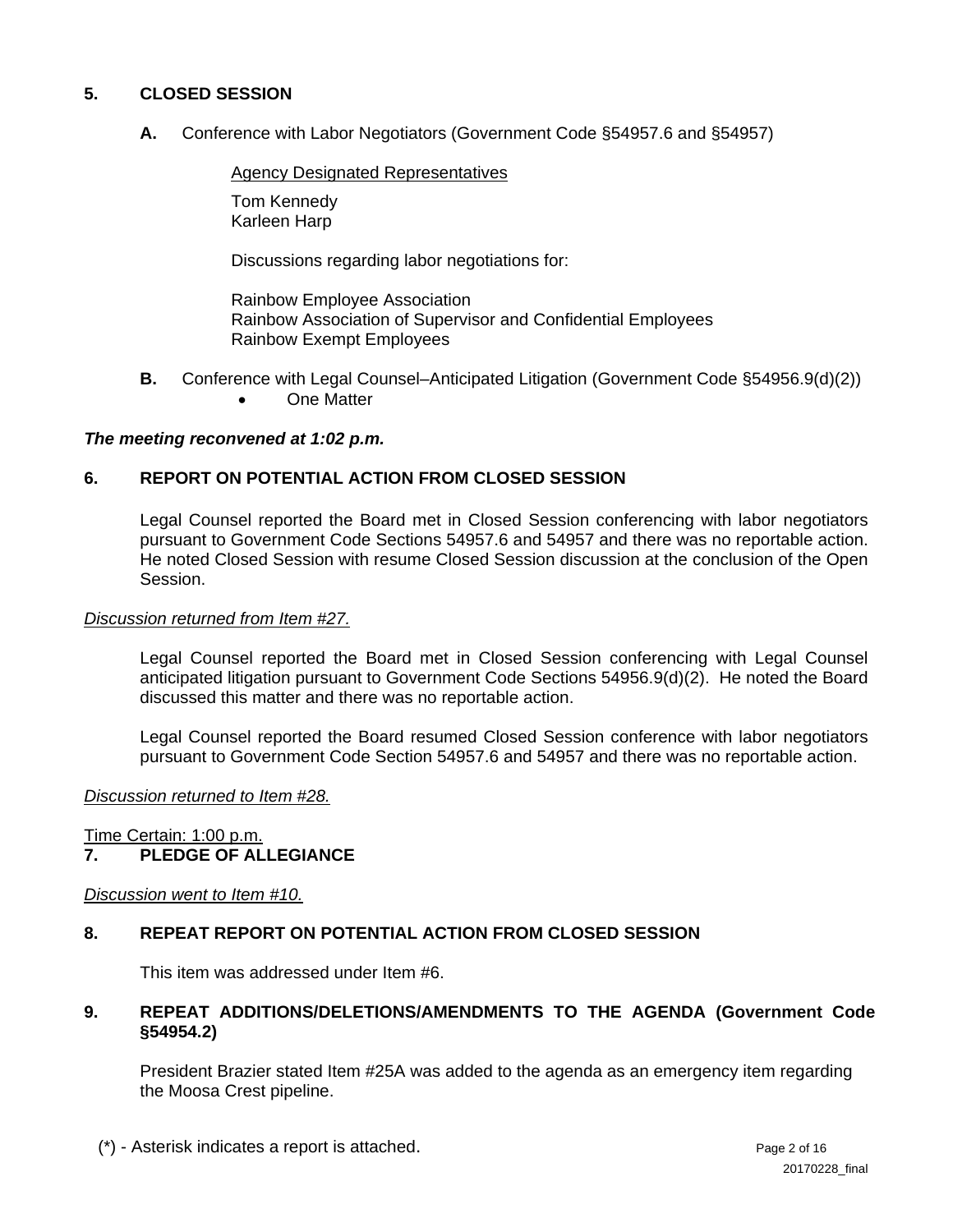*Discussion went to Item #7.* 

### **10. ORAL/WRITTEN COMMUNICATIONS FROM THE PUBLIC OPPORTUNITY FOR MEMBERS OF THE PUBLIC TO ADDRESS THE BOARD REGARDING ITEMS NOT ON THIS AGENDA (Government Code § 54954.2).**

There were no oral or written communications from the public.

#### **11. ANNIVERSARY ACKNOWLEDGEMENT**

**A.** Wayne Nault (10 Years)

Mr. Kennedy recognized Wayne Nault as one of the Crew Leader on the Construction and Maintenance crew. He noted Mr. Nault came to RMWD from SDG&E and he was now one of the crew members out in the middle of the night when leaks take place making sure everything gets put back together correctly. He presented Mr. Nault with a plaque and check in recognition of his tenure.

### **\*12. APPROVAL OF MINUTES**

**A.** January 24, 2017 - Regular Board Meeting

Director Stewart pointed out under Item #5, the word "not" should be removed.

*Motion:* 

*To approve the minutes as amended.* 

*Action: Approve, Moved by Director Hamilton, Seconded by Director Mack.* 

*Vote: Motion carried by unanimous vote (Summary: Ayes=4).* 

*Ayes: Director Brazier, Director Hamilton, Director Mack, Director Stewart.* 

## **\*13. BOARD OF DIRECTORS' COMMENTS/REPORTS**

Directors' comments are comments by Directors concerning District business, which may be of interest to the Board. This is placed on the agenda to enable individual Board members to convey information to the Board and to the public. There is to be no discussion or action taken by the Board of Directors unless the item is noticed as part of the meeting agenda.

**A.** President's Report (Director Brazier)

No report given.

- **B.** Representative Report (Appointed Representative)
	- **1.** SDCWA
		- **A.** Summary of Board Meeting January 26, 2017

 Mr. Kennedy referenced the handout provided providing a description of the Metropolitan Water District (MWD) lawsuit and how the matter was at the Appellate Level and should it prevail what amount RMWD could receive which was approximately \$7 Million. He provided a brief background on how the lawsuit came about.

(\*) - Asterisk indicates a report is attached. Page 3 of 16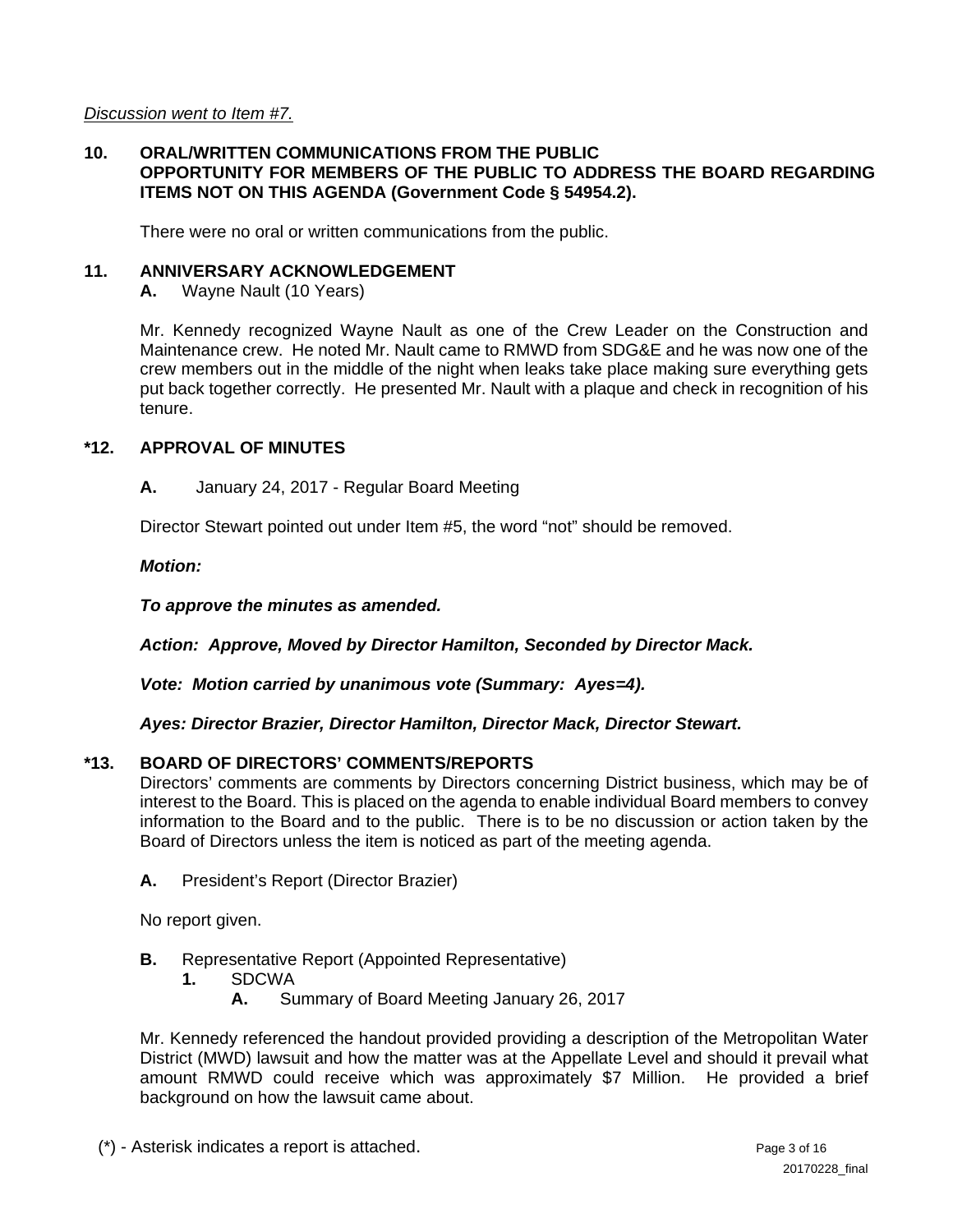Mr. Kennedy pointed out the projections provided on the back of the handout noting if SDCWA wins the lawsuit with MWD, by fiscal year 2020, there would be a savings of approximately \$2.1 Million in costs that go straight to MWD every year.

## **2.** CSDA

 Mr. Kennedy reported on the February 16, 2017 which was his first meeting as the Chapter President and the speaker was Scott Barnett of the Little Hoover Commission. He explained the Little Hoover Commission was set up at the statewide level to evaluate effectiveness of governance and how Mr. Barnett has unique ideas about special districts in that there are too many, wasteful, and not transparent enough and all special districts should have a "sunset clause" with a public vote to determine which districts should remain in place. He mentioned some of the questions and concerns raised by some of the local special districts at the meeting. Discussion ensued regarding some of the feedback from the meeting attendees.

 Mr. Kennedy announced he passed the Special District Administrator Exam and will receive the certification at the next CSDA meeting.

**3.** LAFCO

Mr. Kennedy noted there was nothing to report from the recent Special District Advisory Committee meeting.

 **4.** San Luis Rey Watershed Council

Director Stewart reported he was unable to attend the meeting.

 **5.** Santa Margarita Watershed Council

Director Hayden reported there was a new court appointed Watermaster and that the meetings will be moved to Rancho Water District until further notice. He mentioned another issue discussed was the Federal Reserve Water Rights for the Indian tribes.

**C.** Meeting, Workshop, Committee, Seminar, Etc. Reports by Directors (AB1234)

Director Mack reported on the recent Council of Water Utilities meeting where there was some new stuff coming out ACWA would like the local agencies to support. Mr. Kennedy explained what some of these items were and why ACWA was seeking support.

**D.** Directors Comments

Director Hayden stated he picked up from the California San Diego County Farm Bureau Association Newsletter that the State of California Senate and Assembly combined to introduce 2,495 Bills in time for the January 23, 2017 submission deadline and how there were two Bills of interest. He noted AB1369 would require the Department of Water Researchers to identify the current statewide water storage capacity prepared and implementation plan on or before January 1, 2019 to achieve an expansion of statewide water storage capacity and AB1442 would redirect high-speed rail bonds to an unspecified water project.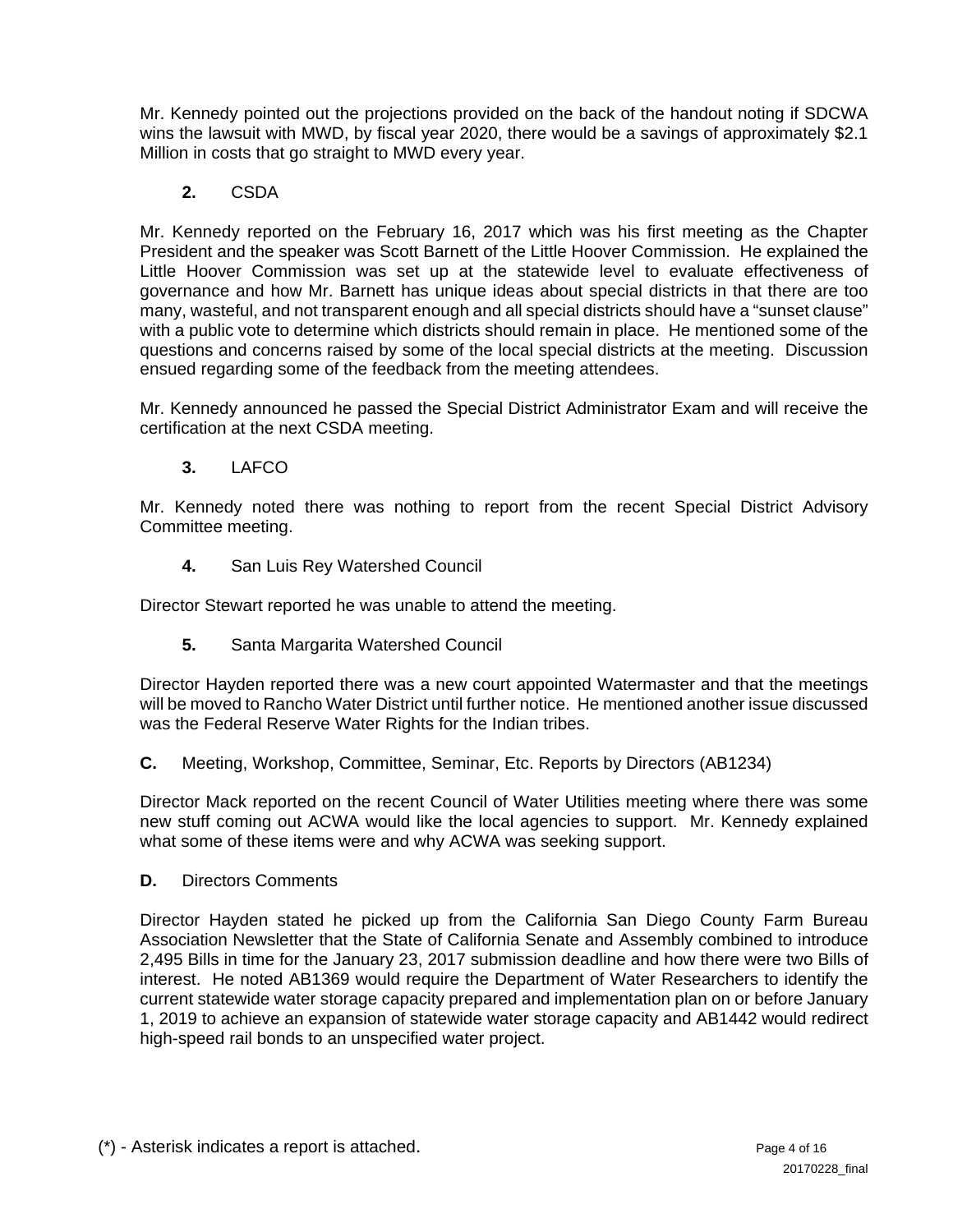Director Stewart commented on how his small community of 34 attached single family homes has repaved their streets in April 2016 and how since that time the water system has experienced seven major main line water breaks. He asked if RMWD's operations and maintenance department could see if there are any preventative measures that could be used short of taking up and replacing the entire system to assist in avoiding additional breaks in the future. He talked about the extensive processes that take place involving RMWD staff when these breaks happen which are very costly to RMWD. Mr. Kennedy reported there will be a Condition Assessment Program contract presented to the Board for consideration at the next Board meeting which will address these exact types of matters.

- **E.** Legal Counsel Comments
	- **1.** Attorney Report: Brown Act Update (150152-0005)

Legal Counsel summarized his written report provided on the Brown Act Update regarding superficial descriptions on meeting agendas. He mentioned RMWD does very well at providing agenda item information on its agendas.

## **\*14. COMMITTEE REPORTS (Approved Minutes have been attached for reference only.)**

- **A.** Budget and Finance Committee
	- **1.** January 10, 2017 Minutes

Mr. Stitle reported RMWD may be faced with replacing its accounting system. Mr. Kennedy explained there may be a need to find a software system with more flexibility to meet the needs of the District and how staff will be researching this matter further.

- **B.** Communications Committee
	- **1.** January 9, 2017 Minutes

Mrs. Gray reported the committee has been working on possibly attending the Avocado Festival, members attended the Fallbrook Chamber of Commerce event, and will continue to work on the possible renaming some of RMWD's facilities as well as the imported water return flow project.

- **C.** Engineering Committee
	- **1.** January 4, 2017 Minutes

Mrs. Kirkpatrick noted the committee was working on some Administrative Code changes which will be brought to the Board for consideration in the near future. She noted there was discussion on multiple meters on the same parcel, right-of-way management, and capacity fee updates.

## **BOARD ACTION ITEMS**

## **\*15. DISCUSSION AND POSSIBLE SELECTION OF DIVISION THREE DIRECTOR AND APPROVAL OF RESOLUTION NO. 17-05, A RESOLUTION APPOINTING \_\_\_\_\_\_\_\_\_\_ AS DIRECTOR OF DIVISION THREE OF THE RAINBOW MUNICIPAL WATER DISTRICT**

President Brazier pointed out should RMWD Board not make an appointment at this meeting, the County Board of Supervisors will appoint someone on the District's behalf.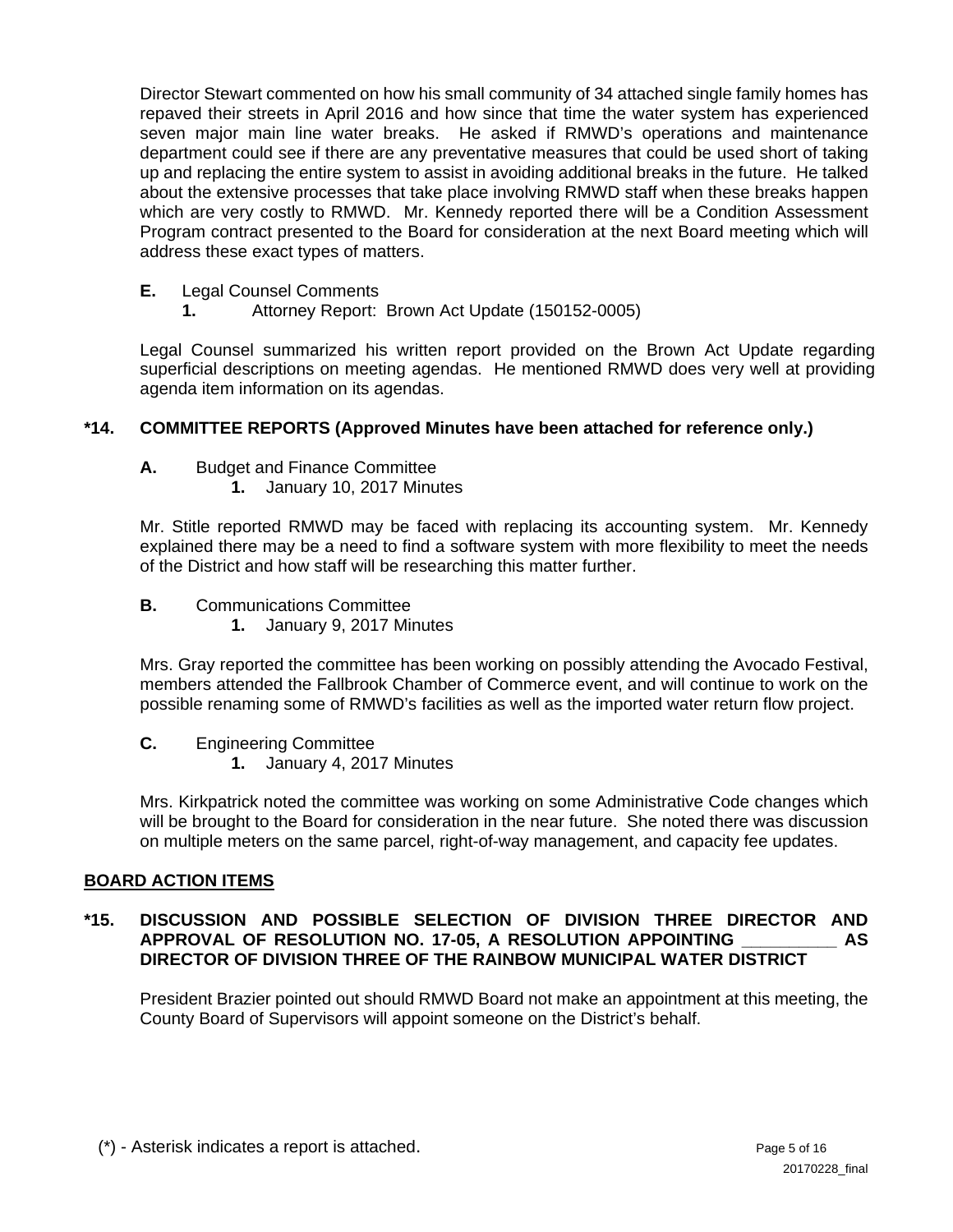Cristal Punaro introduced herself to the Board noting she was relatively new to the area and how her background is primarily in finance including working with employee benefits. She stated her primary interest was to serve the community by being involved in the water district. She concluded by noting she has been reading up on RMWD.

James Fergus noted he was a 30-year RMWD ratepayer retired from community development including dealing with raw land through entitlements such as RMWD. He stated he enjoys the water business and has the time to serve on this Board. He mentioned he has experience in the public sector keeping organizations in a risk-free position.

Miguel Gasca talked about his background in civil engineering as well as his career in the aerospace industry for the Air Force and other government agencies mostly on the infrastructure side. He stated he and his wife moved to the area after completing school and how he started up a consulting firm. He commended the Board and District for all the fantastic things that have been done. He mentioned he has read all the minutes back to 2012 and would like to continue his research by reviewing other documents not currently available on line. He said he would be delighted to provide the Board with support if they so choose. He concluded by noting his familiarity with both water and wastewater considerations.

Director Stewart said he would like seat all three candidates as they are all very impressive. He expressed gratitude to each candidate for their interest and encouraged those not selected to become active with the District by serving on any one of the three committees.

Legal Counsel confirmed there was no statutory requirement for the method of selection; therefore, it was completely up to the Board of Directors how they would like to proceed.

Director Stewart said based on the fairly new makeup of the current Board, it may be helpful to have someone with municipal board experience fill this vacancy at this juncture. He reiterated he could not be more thrilled with the quality of the all three interested candidates.

President Brazier encouraged the candidates to not give up as this Board and District is ever evolving. She pointed out the committees make recommendations to the Board; therefore, they would have a voice serving on such in that the Board are very good at listening to comments from attendees as well as the committee memberships.

## *Motion:*

*Appoint Miguel Gasca as the Division 3 representative.* 

*Action: Approve, Moved by Director Stewart, Seconded by Director Hamilton.* 

*Vote: Motion carried by unanimous vote (summary: Ayes = 4).* 

## *Ayes: Director Brazier, Director Hamilton, Director Mack, Director Stewart.*

Mr. Kennedy administered the Oath of Office for Miguel Gasca. Director Gasca was immediately seated on the Board of Directors.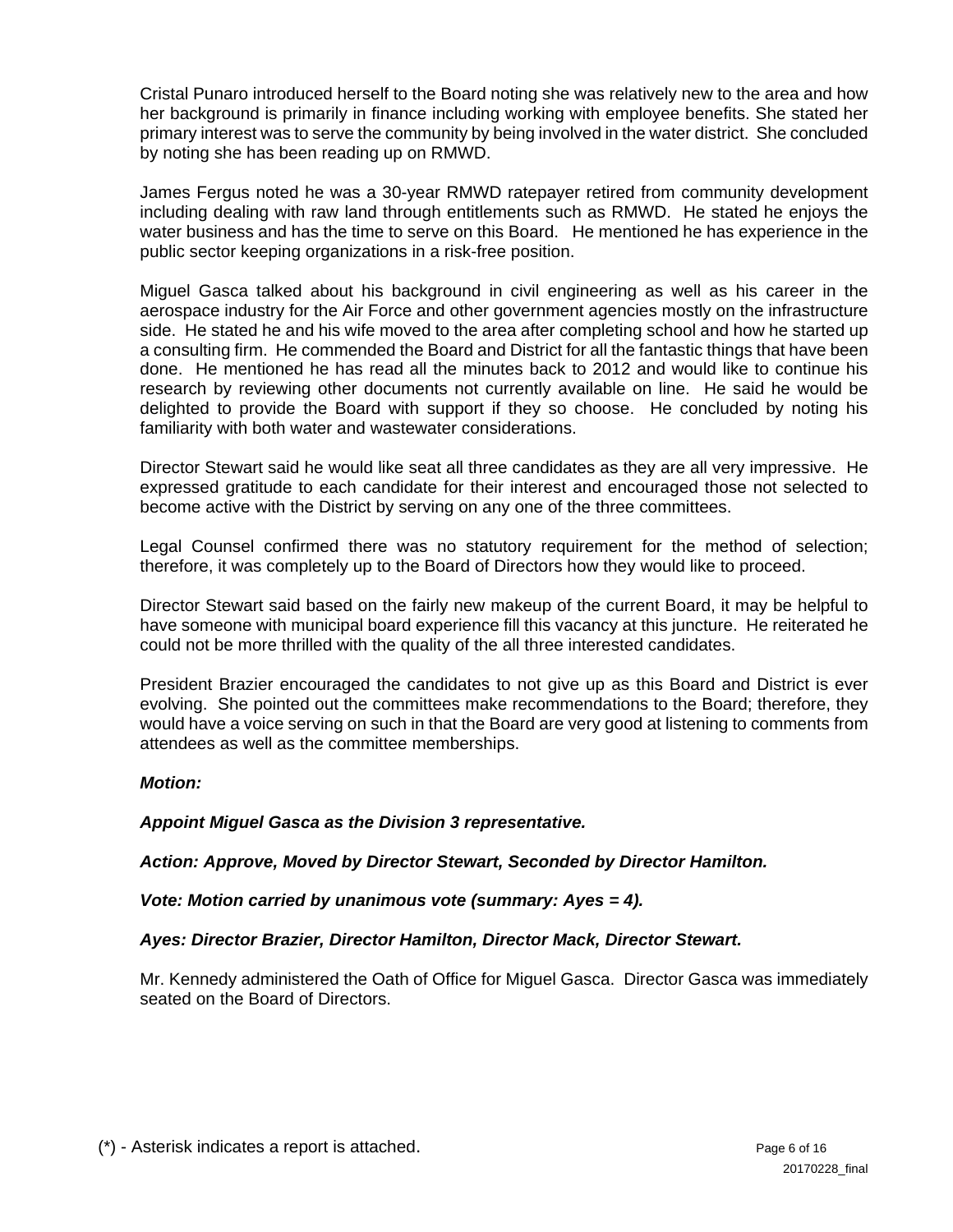## **\*16. ADOPT RESOLUTION NO. 17-07 FIXING THE TIME AND PLACE OF HEARING AND MEETING ON PROPOSED WATER AVAILABILITY CHARGES FOR IMPROVEMENT**

Roxanne Shepherd explained this was an annual levy on each parcel. She noted Resolution No. 17-07 initiates the process with final action scheduled to be taken on May 23, 2017 at the RMWD regular Board meeting.

#### *Motion:*

*Adopt Resolution No. 17-01.* 

*Action: Approve, Moved by Director Stewart, Seconded by Director Mack.* 

 *Vote: Motion carried by unanimous vote (summary: Ayes = 5).* 

*Ayes: Director Brazier, Director Hamilton, Director Mack, Director Stewart, Director Gasca.* 

### **\*17. DISCUSSION AND POSSIBLE ACTION TO CHANGE THE STATUS OF INACTIVE SERVICE ACCOUNTS TO ACTIVE TO BE IN COMPLIANCE WITH PROPOSITION 218**

Mr. Kennedy explained after having a situation brought to the District's attention regarding an inactive meter due to the Rice Canyon Fire, staff researched all inactive accounts to determine whether they should be made active. He stated before changing inactive accounts to active, staff would like Board approval prior to making any changes.

Mrs. Martinez mentioned 29 inactive accounts have been identified and of those 23 have service immediately available. She stated should the Board adopt Staff Recommendation Option 1, these 23 accounts will be notified with a sixty-day notice providing those customers with the same options made available last year to other inactive accounts.

She explained the remaining six accounts have paid their capacity fees; however, they are not connected to the lateral and are not receiving any water services. She stated should those customers decide to connect their meters, they would need to go through the proper procedures.

Director Mack suggested staff send a letter to the remaining six customers reminding them the meters have been purchased and find out if they are interested in connecting to the system.

#### *Motion:*

*To adopt Staff Recommendation 1 - Authorize and direct the General Manager to move forward in pursuing charging the 23 inactive accounts the monthly fixed fees that have water service "immediately available". Prior to doing so, staff will contact each potentially affected property owner in writing of the intent of the District and give 60 days' advanced notice of the initiation of the monthly fixed fees. We will also attempt contact by telephone where valid numbers are available. Advise the property owners the option to downsize to lessen the monthly fixed fee or abandon the meter if they choose not to incur a monthly fix fee - with the proviso RMWD notify the six properties who have no current lateral to the property of their status.* 

*Action: Approve, Moved by Director Stewart, Seconded by Director Mack.*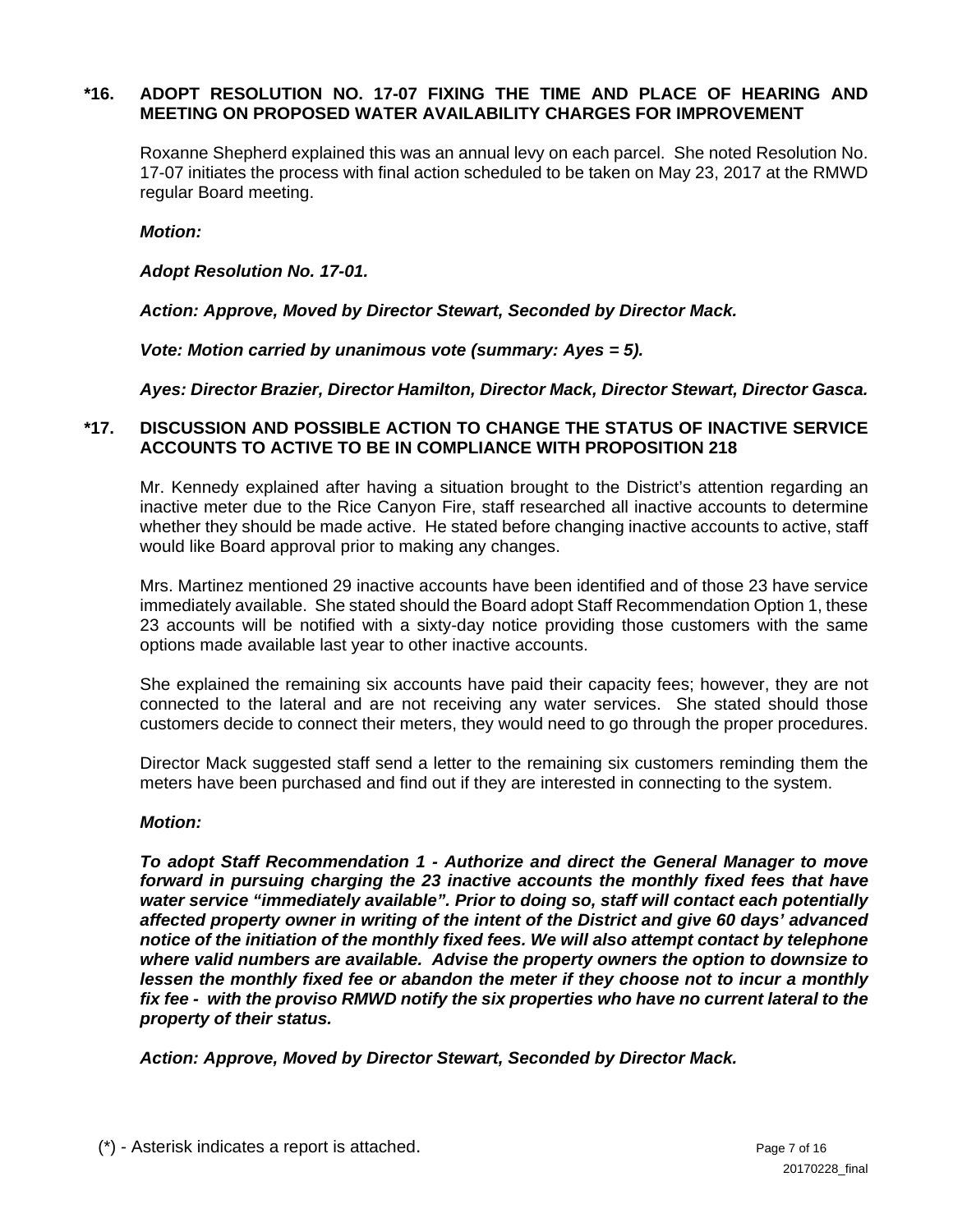*Vote: Motion carried by unanimous vote (summary: Ayes = 5).* 

*Ayes: Director Brazier, Director Hamilton, Director Mack, Director Stewart, Director Gasca.* 

## **\*18. DISCUSSION AND POSSIBLE ACTION TO APPROVE APPRAISAL OF THE WATER AND WASTEWATER SYSTEMS OWNED BY RAINBOW MUNICIPAL WATER DISTRICT**

Mr. Kennedy recalled Willdan Financial Services was contracted to produce the appraisal as part of the capacity study to assist RMWD with accurately assess the actual value of its system. He noted the total valuation was approximately \$440 Million. He explained should the Board approve this report it will be taken to the District auditors for review and then be incorporated into RMWD's future financial statements and balance sheet.

Mr. Kennedy noted there are depreciation impacts; however, these are some of the things staff will work through with the Budget and Finance Committee to make determinations. He pointed out this study will be helpful should the District ever need to enter into debt management in the future in terms of grants and other programs.

Director Mack asked if this document needed to be filed with the State. Mrs. Martinez explained RMWD files a financial report with the State once adjustments are made and it is accepted by the auditors for fiscal year reporting.

Director Stewart talked about the importance of properly stating the District value noting without such RMWD will have a difficult time determining how much money to set aside in reserves at any given time. He applauded the fact this study was conducted and thanked the Engineering Committee for their work on this project.

## *Motion:*

#### *Staff Recommendation Option 1 - Approve the July 13, 2016 Appraisal Report by Willdan Financial Services.*

*Action: Approve, Moved by Director Hamilton, Seconded by Director Mack.* 

 *Vote: Motion carried by unanimous vote (summary: Ayes = 5).* 

*Ayes: Director Brazier, Director Hamilton, Director Mack, Director Stewart, Director Gasca.* 

#### **\*19. DISCUSSION AND POSSIBLE ACTION TO APPROVE PURCHASE OF PROPERTY FOR THE POTENTIAL LIFT STATION 1A SITE**

Mrs. Kirkpatrick noted as part of RMWD's Capital Improvement Program (CIP), Lift Station 1 was in design right now for upsizing the lift station and the surrounding pipelines for ultimate flow. She noted RMWD was currently in design with Kennedy Jenks. She explained part of this project was to upsize the sewer siphon which would involve a deeper siphon under Camino Del Rey which was not a good alternative for RMWD as determined by the wastewater staff as well as the Engineering Committee. She said to move the sewer siphon, a site would need to be found on which to locate a pump station to pump wastewater through the area. Mr. Kennedy added why construction in the current area would be virtually impossible due to the location of the existing manhole.

(\*) - Asterisk indicates a report is attached. Page 8 of 16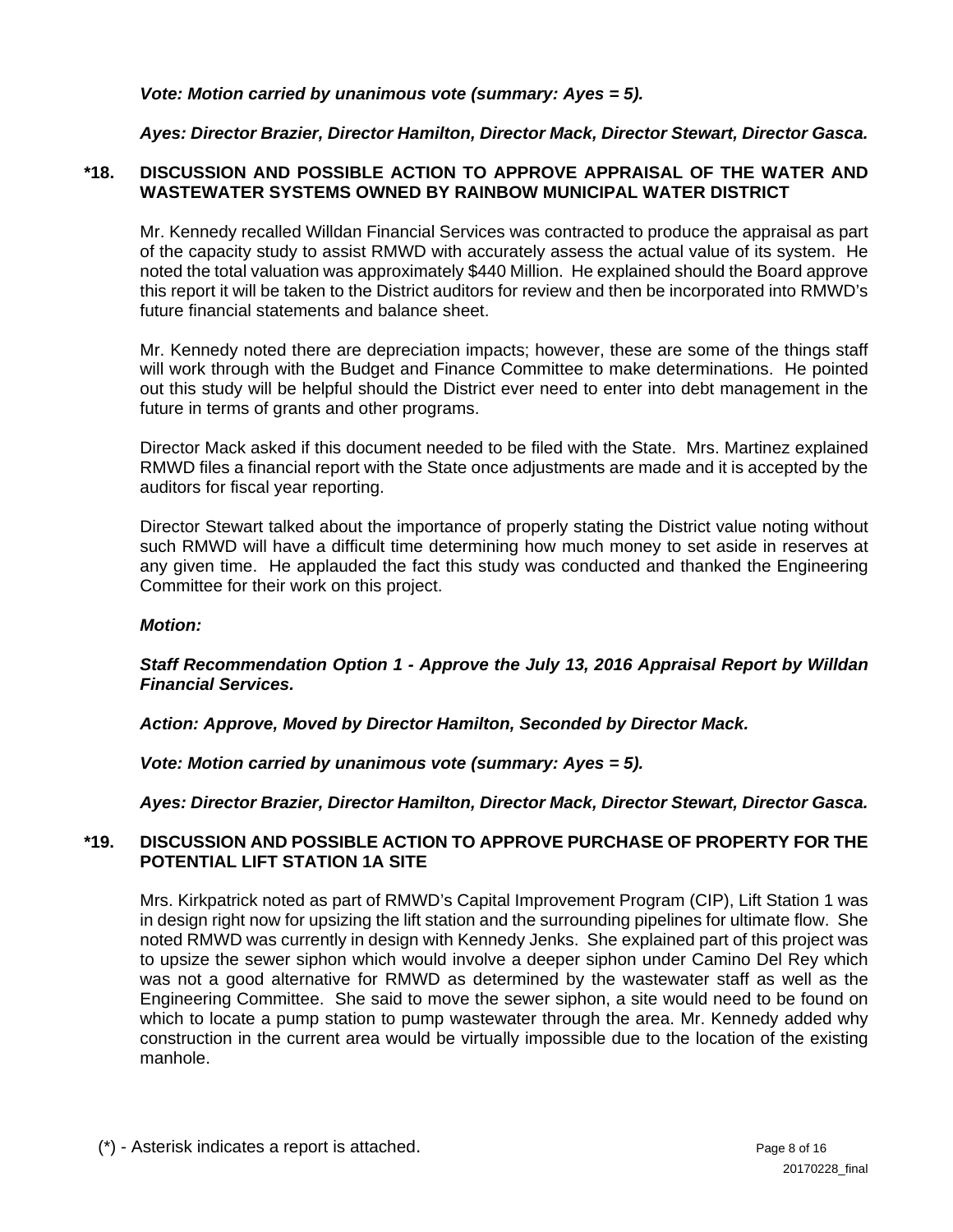Mrs. Kirkpatrick explained the project would split existing Lift Station 1 into Lift Station 1A and Lift Station 1B. She noted this item was specifically for the Lift Station 1A site and how after looking at several potential sites, it was recommended the new site be located at the lot for sale adjacent to the shopping center where the Post Office and Ringers Cocktail Lounge located in Bonsall.

Discussion ensued regarding the other site locations.

Mrs. Kirkpatrick explained this item was solely for the purchase of the land. She noted CEQA has been completed for the purchase should the design of Lift Station 1 moves forward. She noted the proposed land was currently owned by Larry Lushanko.

Director Hamilton inquired about Option 2 being a possibility for recovering purchasing costs. Discussion ensued.

Mr. Kennedy mentioned the land appraised for less than the initial asking price.

Director Mack inquired as to whether the area residents would oppose the lift station being located near their homes. Mr. Kennedy explained when built correctly, there would be minimal impact to the residents. Director Stewart pointed out the Board spent time researching each of the alternative sites as well as all the options.

Mr. Zuniga talked about how the proposed new facility and location would benefit RMWD staff in the event of an emergency. Mr. Kennedy noted new facility would look more appealing as opposed to those lift stations constructed in the past.

## *Motion:*

## *To approve Option 1 - Authorize General Manager to execute purchase agreement with the Lushanko Family 2001 Trust for APN 126-452-01 for a total of \$740,000.*

*Action: Approve, Moved by Director Hamilton, Seconded by Director Stewart.* 

*Vote: Motion carried by unanimous vote (summary: Ayes = 5).* 

*Ayes: Director Brazier, Director Hamilton, Director Mack, Director Stewart, Director Gasca.* 

## **\*20. DISCUSSION AND POSSIBLE ACTION TO APPROVE CONTRACT CHANGE ORDER FOR INSPECTION SERVICES FOR THE HORSE CREEK RIDGE DEVELOPMENT**

 Mrs. Kirkpatrick announced Horse Creek Ridge was currently in the process of grading as well as installing sewer lines. She noted this item was to approve a contract change order with one of RMWD's added inspection services consultant, Hoch Consulting, so their firm would be specifically inspecting the Horse Creek Ridge development to include sewer pipeline, water pipelines, the lift station located on Pankey Road.

 Mr. Kennedy pointed out his authority was limited to a certain amount and that any change orders over \$50,000 must come back to the Board for consideration and approval. He noted Hoch utilized qualified individuals who have done good work for the District; therefore, staff was seeking an extension to the current contract to include inspection services as opposed to going out for a new procurement.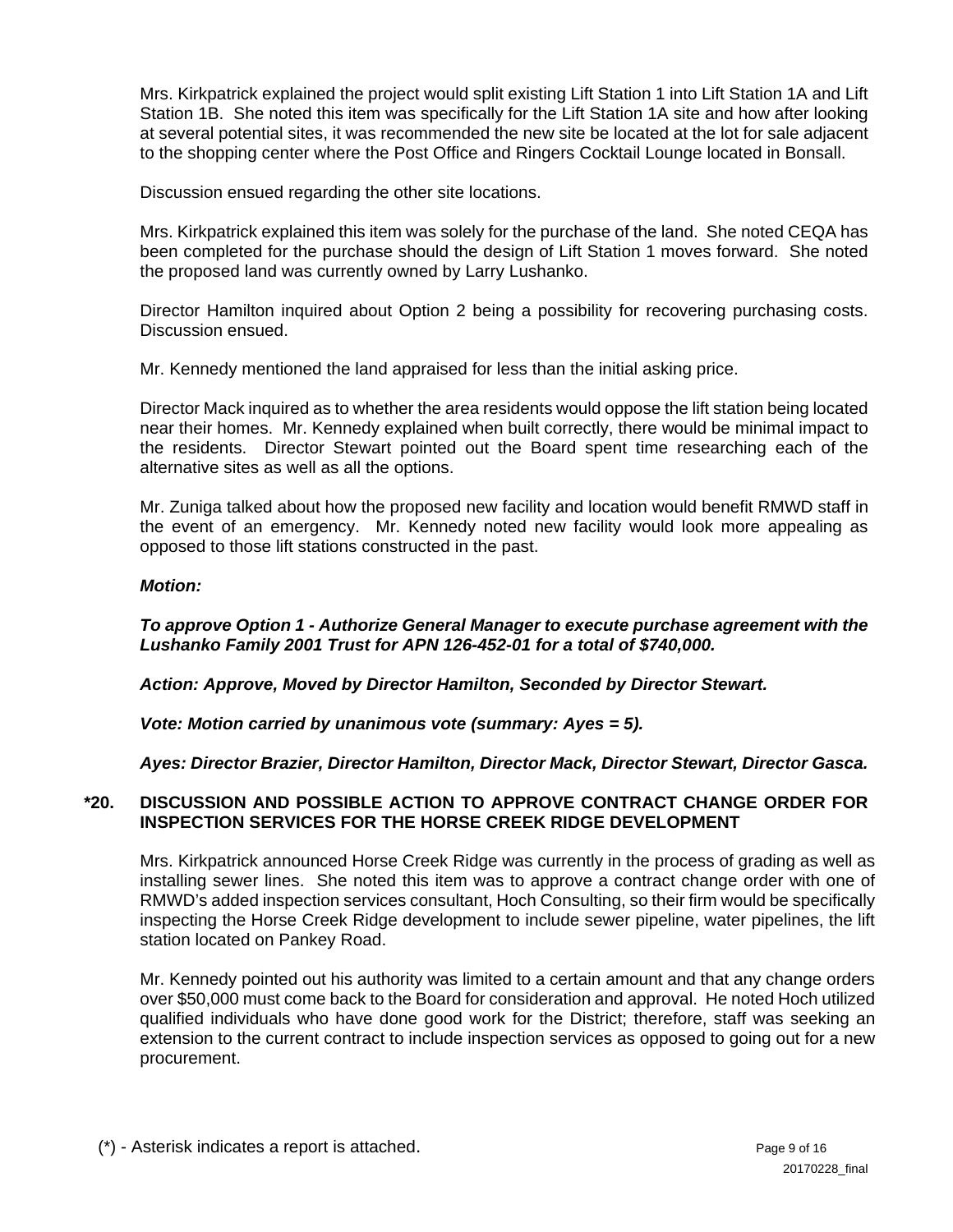Director Mack asked how the developer pays for the inspection services. Mr. Kennedy stated the developer has already provided RMWD with a deposit and that the goal was to ensure the ratepayers do not pay for these services.

#### *Motion:*

#### *Approve Staff Recommendation Option 1 - Authorize General Manager to execute change order for As-Needed Inspection Services contract with Hoch Consulting not to exceed \$279,220.50.*

 *Action: Approve, Moved by Director Stewart, Seconded by Director Hamilton.* 

 *Vote: Motion carried by unanimous vote (summary: Ayes = 5).* 

 *Ayes: Director Brazier, Director Hamilton, Director Mack, Director Stewart, Director Gasca.* 

#### **\*21. FISCAL YEAR 2016-17 MID-YEAR BUDGET REVIEW AND BUDGET ADJUSTMENTS**

Mr. Kennedy noted this was something not done in the past; however, it should be recurring each year going forward.

Mrs. Martinez explained staff went through an extensive mid-year review of the actual budget projections to make some modest adjustments. She said due to the conservative approach in the budget, the adjustments are minimal. She referenced the breakdown list provided in the agenda packet as she explained each of the proposed adjustments.

Mrs. Martinez briefly updated the Board on the audit noting although it was late, she updated the Board on some unaudited numbers.

Mr. Kennedy explained RMWD was looking better until the weather changed. He noted if the turn of events in the weather were included in the rate setting process, the outcome would have been better. He said all RMWD can do right now is hold the line, remain responsible, and continually monitor the situation.

Discussion ensued regarding what steps would be taken should the wet weather continue.

Director Stewart stated he was pleased with having this mid-year budget review and the opportunity to make any necessary adjustments. Director Hamilton suggested offering a rate increase at one time as opposed to making several small adjustments over a period of time in order to lessen customer disapproval.

Mrs. Martinez confirmed any money shifted would not impact the areas from which it was taken.

#### *Motion:*

*Adopt Staff Recommendation Option 1 - Approve Amended Budget FY 2016-17 as provided in Exhibit A with a Net Neutral Fiscal Impact.* 

*Action: Approve, Moved by Director Stewart, Seconded by Director Hamilton.*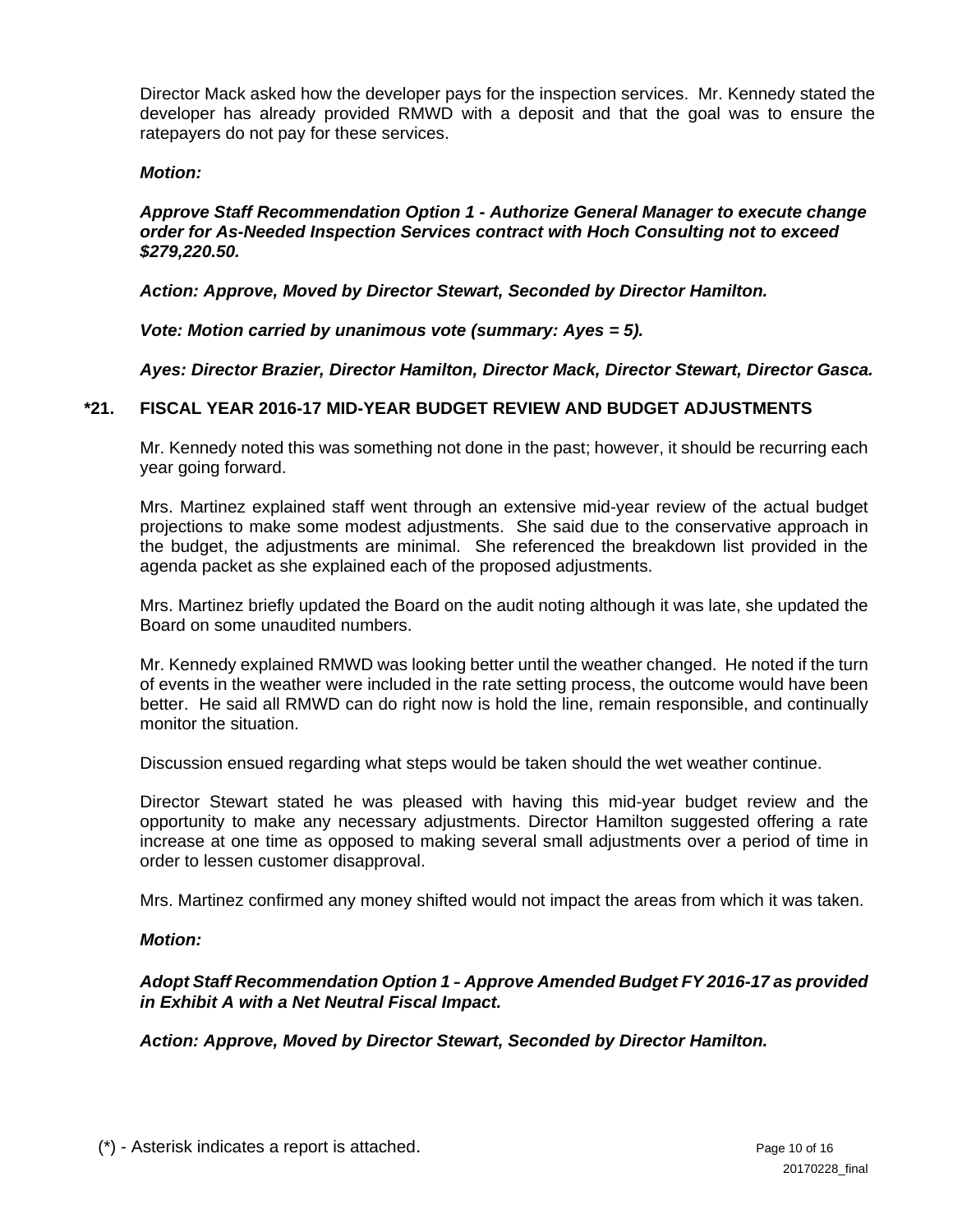### *Vote: Motion carried by unanimous vote (summary: Ayes = 5).*

### *Ayes: Director Brazier, Director Hamilton, Director Mack, Director Stewart, Director Gasca.*

**\*22. CONSIDER ADOPTION OF RESOLUTION NO. 17-09 (1) AUTHORIZING THE CALIFORNIA STATEWIDE COMMUNITIES DEVELOPMENT AUTHORITY (THE "AUTHORITY") TO FORM A COMMUNITY FACILITIES DISTRICT WITHIN THE TERRITORIAL LIMITS OF THE RAINBOW MUNICIPAL WATER DISTRICT TO FINANCE CERTAIN PUBLIC IMPROVEMENTS AND DEVELOPMENT IMPACT FEES; (2) EMBODYING A JOINT COMMUNITY FACILITIES AGREEMENT SETTING FORTH THE TERMS AND CONDITIONS OF THE COMMUNITY FACILITIES DISTRICT FINANCING; (3) APPROVING AN ACQUISITION AGREEMENT BETWEEN THE DISTRICT AND THE DEVELOPER; AND (4) AUTHORIZING STAFF TO COOPERATE WITH THE AUTHORITY AND ITS CONSULTANTS IN CONNECTION THEREWITH** 

 Mr. Kennedy pointed out staff was seeking action on four items related to this matter as noted in Resolution No.17-09. He explained since RMWD joined CSCDA, District staff and attorneys have been working with CSCDA staff on the contracts. He said he was confident after working through the documents with the assistance of RMWD legal counsel. He noted any additional items that may arise will be brought to the Board for consideration.

It was noted the bond would be funded sometime next year once the signature value requirements are met.

President Brazier stated she was philosophically opposed to Mello Roos. She stated after intense research she found the purpose at the time Mello Roos was established in 1982 was to enable individuals who might not be able to get the money from the money market to finance and encourage development. She said she found it unfair for someone wanting to make money to put the cost to make that money on the people who are pay for the product. She said based on what she has ascertained, D.R. Horton would make a great deal of money not having to get their own money out of the money market. She expressed concern the \$2.75 million would not be funded by D.R. Horton, but rather by RMWD's future ratepayers.

Mr. Kennedy pointed out there was an additional item related to this matter for Board consideration coming up next on this agenda. He explained there were rationales to say Mello Roos is bad; however, there is a benefit to the RMWD ratepayers as a whole relative to this development that will get them closer to what should have been paid for sewer capacity had the purchases been made at a later date.

President Brazier recommended this Board adjust RMWD's current policies to ensure that carrying multi-generational agreements does not happen in the future.

President Brazier stated beside her philosophical disagreement with the Mello Roos concept, it is well known Mello Roos is not popular with most home buyers. She noted the only other District in the County that has Mello Roos was Borrego Water District that was initiated in 1982 and since that time they have defaulted a third time and are now in the middle of another refinance. She stressed there was no guarantee that people will not be paying forever or anything because things happen.

Mr. Kennedy pointed out the CSCDA agreement for the bond issuance and actual indebtedness on the properties, the properties take on the sole responsibility for repaying of the bonds through their property tax. President Brazier stated this where RMWD would receive \$2.75 million from.

(\*) - Asterisk indicates a report is attached. Page 11 of 16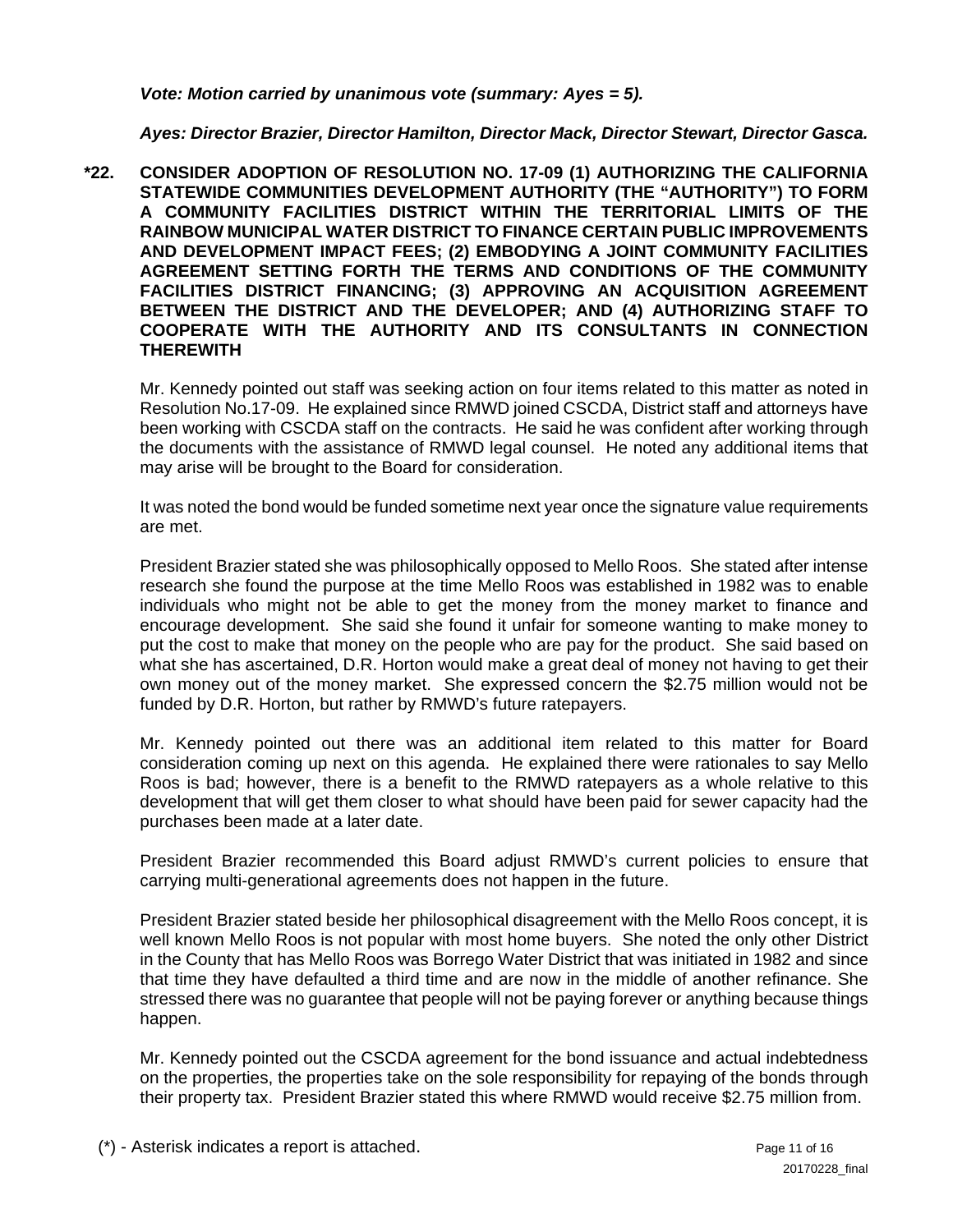President Brazier expressed concern that in agenda Item #23 it states D.R. Horton has no responsibility should things go array and those funds do not get paid. Mr. Kennedy explained D.R. Horton has no obligation to increase their sewer capacity fee and RMWD had no obligation to join the CSCDA to facilitate this Mello Roos; therefore, it is a quid pro quo agreement to where in exchange for them bringing the capacity fees closer to what RMWD expected to receive, the District agreed to move forward in this direction. He added RMWD did not have any leverage in the District's agreement telling D.R. Horton to give RMWD \$2.75 million, but this opportunity allowed for the District to use some leverage in order to receive these monies.

Mr. Kennedy recalled when this matter was discussed with the Board at their meeting last month, the Board directed him to try to negotiate RMWD receiving more money. He stated during those discussions, D.R. Horton was very clear that from a marketing perspective they cannot put too much Mello Roos on the property because they would not sell the house.

Sunit Patel, representing D.R. Horton, noted there was a requirement to disclose the CFD special taxes. He pointed out there was already a CFD on this project with the County for maintenance and how this CFD would be in addition to the one already in place. He stated there are CFD's that have historically have had trouble; however, there are not any modern day CFD's that have defaulted due to protections that have been put in place to prevent them from failing. He talked about several protections and obligations added over the last decades that have advancements in the way this type of financing is structured. He continued by explaining some of the protection measures and the steps involved with each so that people do not just default.

#### Discussion ensued.

President Brazier asked should this not go through what would happen. Kurt Hubbell with D.R. Horton explained why this was nothing more than a financing function and should there not be a CFD, D.R. Horton will proceed with funding and building everything and in turn sell the homes for higher cost. He stated the other option would be to use this CFD financing mechanism which saves some money on the financing, thus allowing the homes to be sold for a lower price point. He stressed they were very sensitive with their buyers and the special tax threshold on the taxes. He noted the average price of a home currently projected for this development was approximately \$400,000. He explained the project will no longer have attached homes, but rather single family detached homes on multi-family lots which will make for the most affordable housing in San Diego County.

Director Mack said even if RMWD does not do a CFD, the developer will use alternative financing options which in turn will mean RMWD would not collect the \$2.75 million. He talked about how San Marcos has been very successful with creating a CFD in that the properties are very nice and well maintained. He said he found this matter to be a win-win for RMWD and its ratepayers.

President Brazier clarified she was not challenging the properties to be established, but rather the process and whether RMWD was setting itself up for having this happen repeatedly in the future in that it would be the only option.

Director Gasca inquired as to the valuation of the infrastructure improvements. Mr. Kennedy replied \$13 Million between capacity fees and pipelines, lift stations, etc. Director Gasca asked for the percentage increase in valuation for the District. Mr. Kennedy stated \$13.5 Million was the amount looking to be funded through the acquisition agreement. It was confirmed \$8 Million is the increase in infrastructure valuation and the remainder was in capacity fees.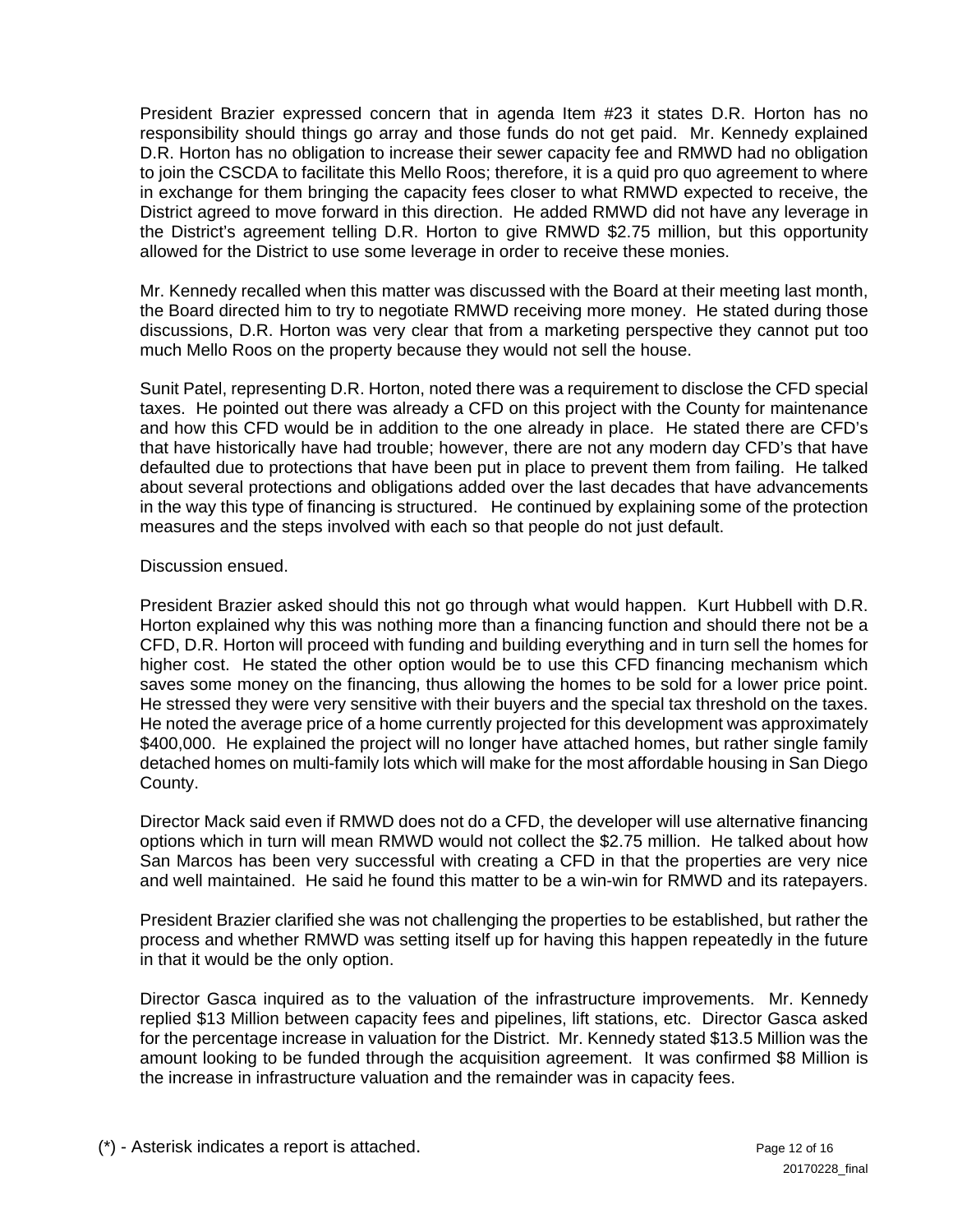Mr. Kennedy confirmed it would be a 30-year assessment. Discussion followed.

*Motion:* 

*To approve Resolution No. 17-09 to include the four items in the title as well as authorize the General Manager to execute Second Amendment to Amended and Restated Sewer Service Agreement with Passerelle and D.R. Horton provided under agenda Item #22A.* 

*Action: Approve, Moved by Director Stewart, Seconded by Director Mack.* 

*Vote: Motion passed (summary: Ayes = 4, Noes = 1, Abstain = 0).* 

*Ayes: Director Hamilton, Director Mack, Director Stewart, Director Gasca.* 

*Noes: Director Brazier.* 

## **\*22A. DISCUSSION AND POSSIBLE ACTION REGARDING EXECUTION OF THE SECOND AMENDMENT TO AMENDED AND RESTATED SEWER SERVICE AGREEMENT BETWEEN RAINBOW MUNICIPAL WATER DISTRICT, PASSERELLE AND D.R. HORTON**

This item was addressed and voted on under Item #22.

## **\*23. DISCUSSION AND POSSIBLE ACTION TO APPROVE RESOLUTION NO. 17-06 NOMINATING CANDIDATE(S) TO THE ACWA JPIA EXECUTIVE COMMITTEE**

Mr. Kennedy noted RMWD does not qualify to be on the Board of Directors; however, there are other agencies seeking concurring support for candidates they have nominated. He provided a brief background on the nominated candidates for Board consideration.

*Motion:* 

*To approve Resolution No. 17-06 supporting the nomination of Mr. Drake and Mr. Dorey, respectively, Action: Approve, Moved by Director Gasca, Seconded by Director Mack.* 

*Vote: Motion carried by unanimous vote (summary: Ayes = 5).* 

*Ayes: Director Brazier, Director Hamilton, Director Mack, Director Stewart, Director Gasca.* 

## **\*24. DISCUSSION AND POSSIBLE ACTION TO APPROVE RESOLUTION NO. 17-08 NOMINATING CANDIDATE(S) TO THE SPECIAL RISK MANAGEMENT AUTHORITY (SDRMA) BOARD OF DIRECTORS**

Discussion ensued regarding what it would entail to serve on the Board of Directors as well as how it would benefit RMWD to have a Director serve.

There was no action taken.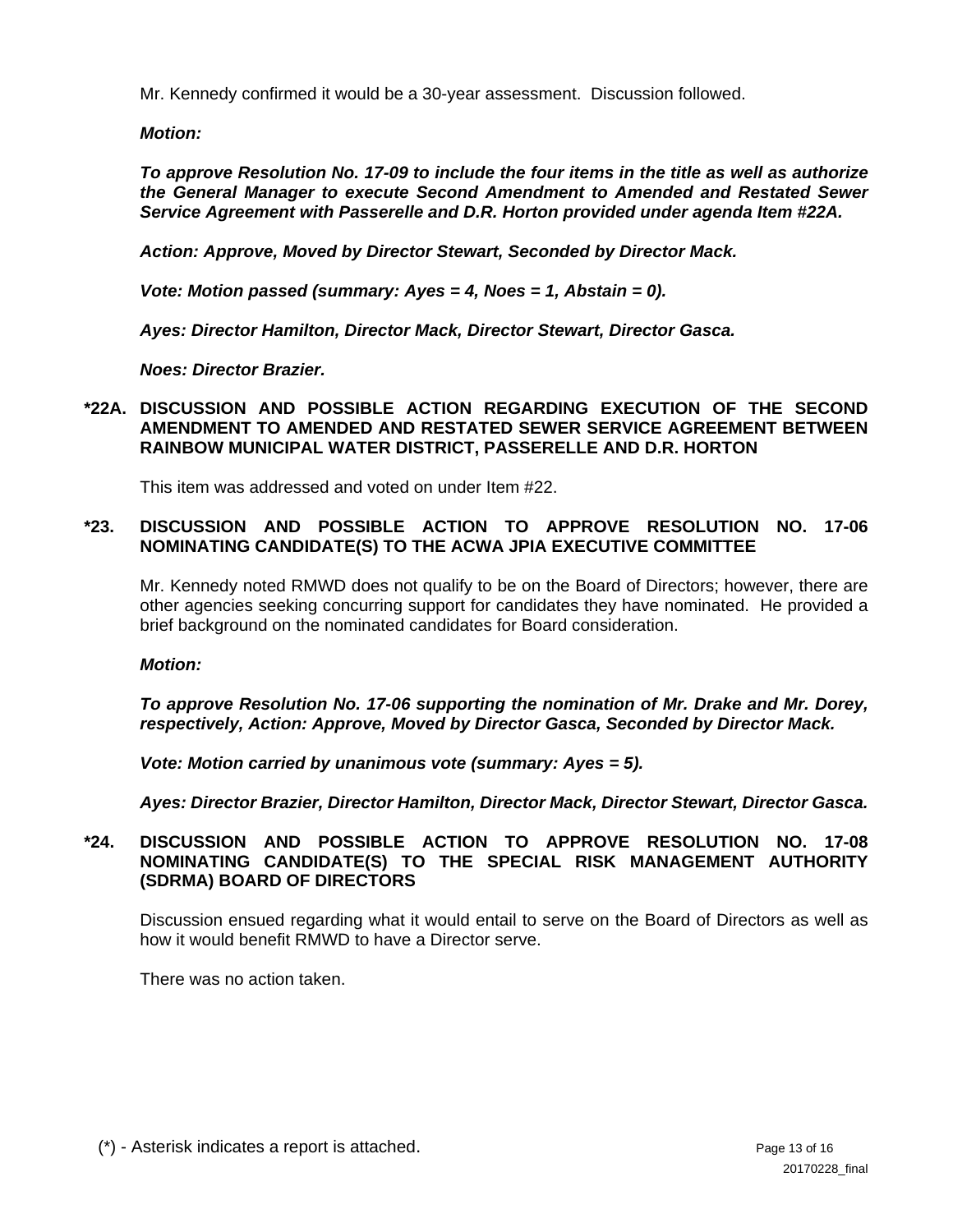#### **25. DISCUSSION AND POSSIBLE ACTION TO APPROVE AN RMWD AWARD PROGRAM FOR THE 2017 SAN DIEGO CHAPTER CALIFORNIA SPECIAL DISTRICTS ASSOCIATION PUBLIC OUTREACH PROGRAM**

Mr. Kennedy stated as part of CSDA, an annual video contest program was implemented for local high schools that has a \$1,000 prize with half going to the school and half to the student. He said he was asking the Board to add incentive to the local high school video contest by including an additional prize such as a Go Pro to add to the prize pool to be awarded to the winner. He noted the prize would be purchased through already accumulated American Express points and would not be a direct cost to the District.

#### *Motion:*

*Approve Option 1 - Approve supporting the 2017 San Diego CSDA Chapter Public Outreach Program by offering additional incentives to the video contest prize pool.*

*Action: Approve, Moved by Director Brazier, Seconded by Director Hamilton.* 

*Vote: Motion carried by unanimous vote (summary: Ayes = 5).* 

*Ayes: Director Brazier, Director Hamilton, Director Mack, Director Stewart, Director Gasca.* 

#### **25A. DISCUSSION AND POSSIBLE ACTION TO APPROVE RESOLUTION NO. 17-10, FINDING OF PUBLIC HEALTH AND SAFETY EMERGENCY AND APPROVING REPLACEMENT OF THE MOOSA CREST PIPELINE**

This was an emergency item added per Item #3.

Mr. Kennedy explained in 1960 RMWD installed a pipeline across Moosa Creek just west of the 15 freeway. During an unusually heavy rain event on February 27<sup>th</sup>, the storm swollen creek carried huge quantities of water and debris and severed the 16" pipeline. This pipeline had been damaged from a storm on January  $20<sup>th</sup>$  but did not fail and the more recent damage occurred as staff was preparing to replace a damaged support pier. Mrs. Kirkpatrick presented photos that showed the condition of the pipeline before and after the more recent rainstorm of the pipeline under consideration. Mr. Kennedy said after consulting with Tory Walker about what had transpired, Mr. Walker explained how the channel was being scoured due to excess flows related to the construction of the 15 freeway.

Discussion ensued regarding the timeframe for the project to be completed. Legal Counsel stated it needed to be completed as quickly as reasonably practical to mitigate the situation. Mr. Kennedy assured the Board staff would be working diligently to get this project completed as soon as possible.

#### *Motion:*

*Approve Staff Recommendation Option 1 - Approve Resolution 17-10, finding the Moosa Crest Pipeline replacement project and emergency so the General Manager can proceed with replacement of the pipeline per Section 1.04 Emergency Authority and increase emergency authority to a not to exceed amount of \$500,000.* 

*Action: Approve, Moved by Director Stewart, Seconded by Director Gasca.* 

(\*) - Asterisk indicates a report is attached. Page 14 of 16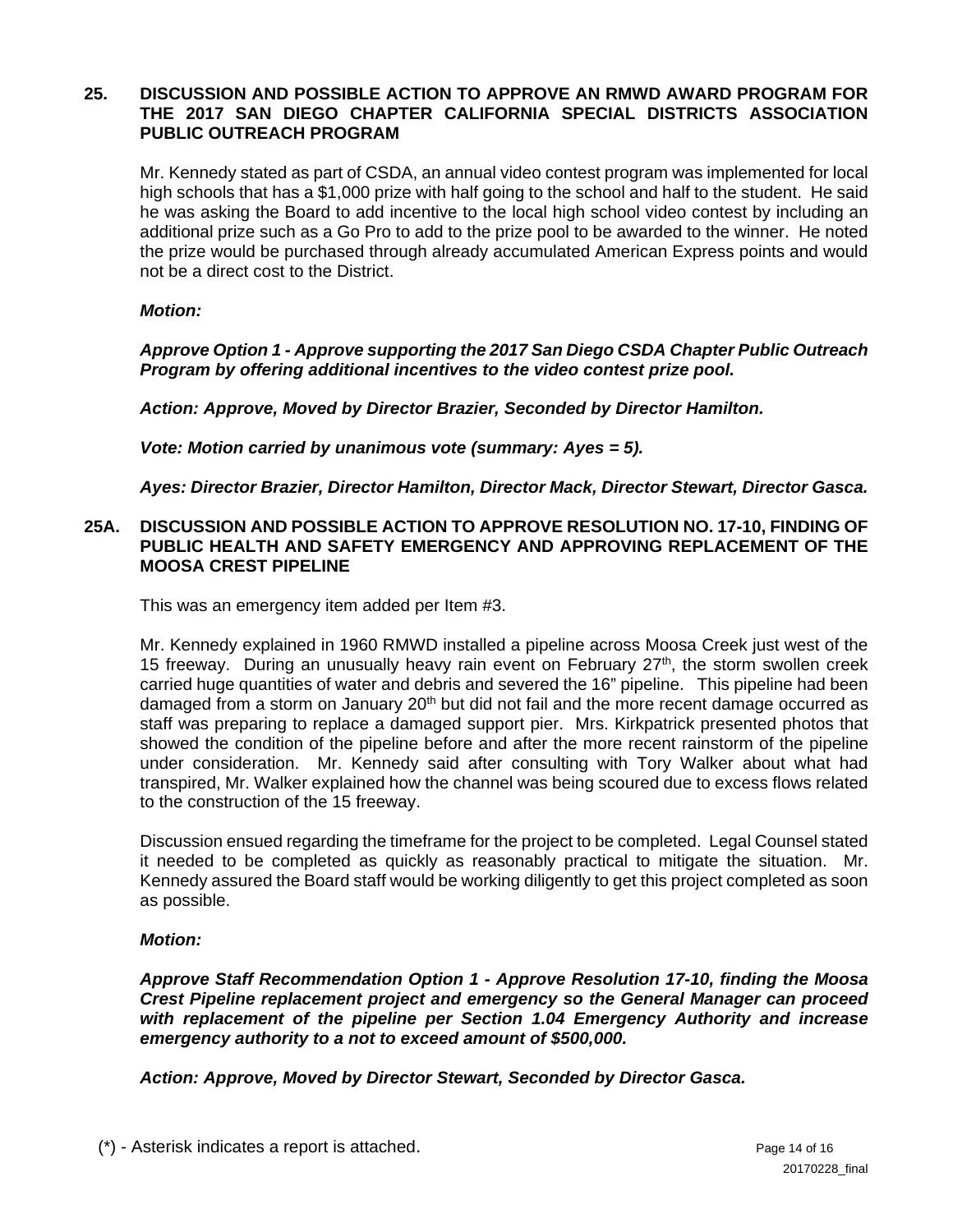*Vote: Motion carried by unanimous vote (summary: Ayes = 5).* 

*Ayes: Director Brazier, Director Hamilton, Director Mack, Director Stewart, Director Gasca.* 

## **\*26. RECEIVE AND FILE INFORMATION AND FINANCIAL ITEMS FOR NOVEMBER/DECEMBER 2016 AND JANUARY 2017**

- **A**. **General Manager Comments** 
	- **1.** Meetings, Conferences and Seminar Calendar
- **B. Operations Comments**
	- **1.** Operations Report
- **C. Engineering Comments 1.** Engineering Report
- **D. Human Resource & Safety Comments**
	- **1.** Human Resources Report
- **E. Customer Service Comments 1.** Customer Service Report
- **F. Finance Manager Comments**
	- **1.** Credit Card Breakdown
	- **2.** Directors' Expense
	- **3.** Check Register
	- **4.** Water Sales Summary
	- **5.** RMWD Sewer Equivalent Dwelling Units (EDU's) Status

Mr. Kennedy referenced the article published in Land and Water Magazine provided under separate cover to the Board and how it mentions Morro Reservoir.

### *Motion:*

*To receive and file the information and financial items.* 

*Action: Approve, Moved by Director Hamilton, Seconded by Director Stewart.* 

*Vote: Motion carried by unanimous vote (summary: Ayes = 4).* 

*Ayes: Director Brazier, Director Hamilton, Director Mack, Director Stewart, Director Gasca.* 

## **27. LIST OF SUGGESTED AGENDA ITEMS FOR THE NEXT REGULAR BOARD MEETING**

It was noted the condition assessment, capacity fees including preventing future funding gaps be on the next agenda.

## *The meeting adjourned to Closed Session at 3:53 p.m.*

*The meeting reconvened at 5:51 p.m.* 

*Discussion returned to Item #6.*